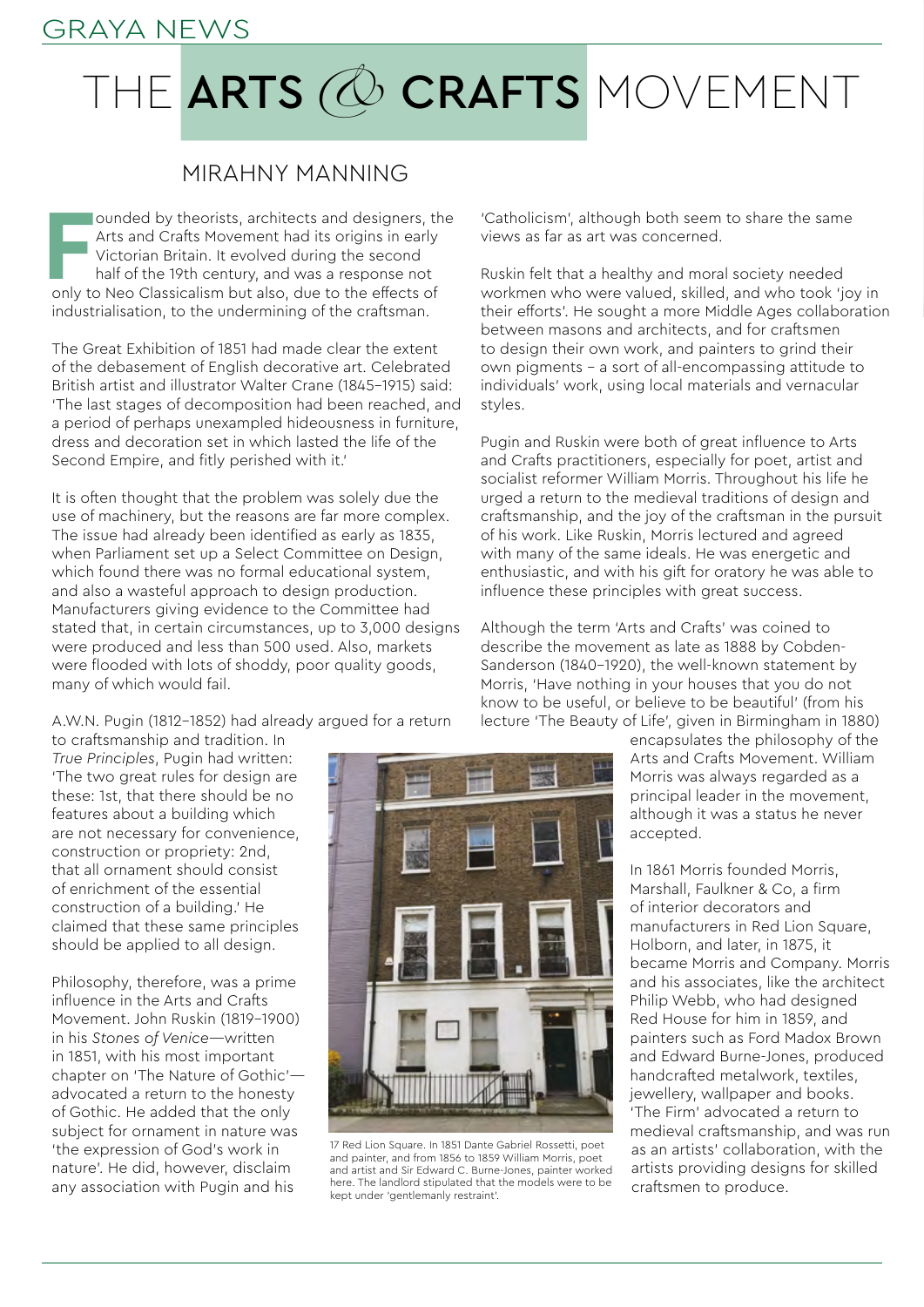



TTP T





1. Armchair 1892-1904 Traditional country chair. Possibly designed and made by Ernest W Gimson.

2. Decanter 1904-05. Hallmarked silver mount. Designed by C.R.Ashby. Made by the Guild of Handicrafts Ltd, Chipping Camden.

3. Covered bowl 1899-1900 Designed and made by C.R.Ashby.

4. Table Glasses after 1862 Probably designed by Philip Webb and made by James Powell and Sons, Whitefriars Glass Works, London.

5. Tapestry. Angeli Laudantes, 1894 Designed by John Henry Dearle with figures by Sir Edward Coley Burne-Jones. Made by Morris & Co, Merton Abbey Tapestry Works.

6. Buffet 1871

6

Designed by Francis Wollaston Moody, made by Gillow and Co. Ceramic panel based on a watercolour by Henry Stacy Marks, and painted by female students in the National Art Training Schools.

7. Sussex armchair

Possibly designed by Philip Webb. Made 1870-90 by Morris, Marshall, Faulkner and Co, later Morris and Co.

8. Vase. Designed by Walter Crane in 1889. Made 1890-1901 by Maw & Co.

9. Tea kettle and stand. Designed by Christopher Dresser. 1880-90.

10. Table. Designed 1903; made 1905-06 Designed by C.F.A.Voysey and made by F.C.Nielsen, London, with no nails or screws.

D

 $\begin{array}{|c|c|c|c|c|c|}\n\hline \end{array}$  (1)  $\begin{array}{|c|c|c|c|c|c|}\n\hline \end{array}$